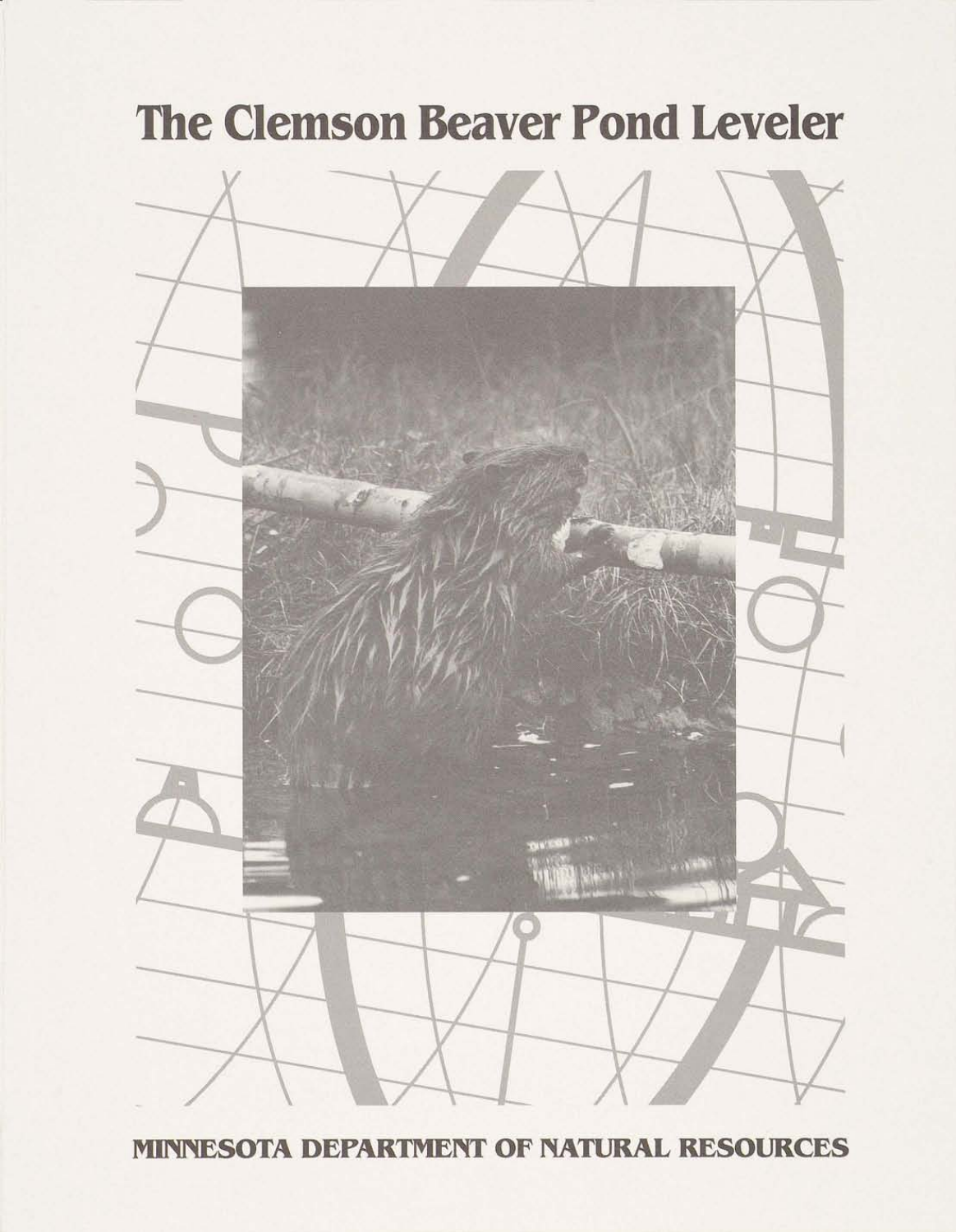

he Clemson beaver pond leveler is a simple, low-cost device that allows water to flow through a beaver dam or plugged culvert. It is made largely from PVC pipe. It was developed at Clemson University in South Carolina. The Minnesota Department of Natural Resources has field tested the leveler and determined it can be very effective in reducing flooding in certain situations, such as a beaver dam built in a culvert or a dam constructed at the outlet of a small pond.

The leveler does not work in all situations. The leveler is not a substitute for situations that require beaver population control. In some cases, the leveler provides the opportunity to live with, and occasionally derive benefits from, the presence of beavers.

## How the Leveler Works

Beavers repair dams in response to the sight, sound, and feel of running water. The Clemson leveler transports water through a dam in such a way that beavers cannot sense it and as a result, beavers don't attempt to plug the leveler.

The intake device is the key component of the leveler (Figure 1). It is placed on the bottom of the pond, ditch or stream upstream from the dam (Figure 2). Also, it may be suspended off the bottom on steel posts. The intake device consists of a 10' long piece of 10" diameter PVC pipe with about 160 2" holes drilled along its length (Figure 3). The PVC pipe is suspended in the center of a 30" diameter welded wire tube (the wire keeps beavers away from the pipe and therefore the source of the leak in their dam). The intake device is connected with a reducer to a section of 8" diameter PVC pipe that runs

through the dam. Attached to this pipe is flexible or rigid PVC pipe that carries water at least 20' below the dam.

Beavers usually repair their dam after a leveler is installed but their efforts are no longer effective in controlling the water level. One Clemson leveler will handle water flows up to 1.5 cubic feet per second. This equals about 700 gallons per minute or 3 acrefeet per day.

### Where the Leveler Works

The leveler works best at road culverts, beaver dams on small streams or ponds, and water level control structures. In these situations, flooding is often the result of a dam being being built at a critical location rather than the presence of beavers in general. Once installed, the leveler is virtually maintenance free. The initial cost of a leveler can be recovered in months or even days, depending upon labor costs associated with repeated efforts to unplug beaver dams.

A leveler will not solve all flooding problems. The leveler is unsuited for situations when the normal water flow exceeds the capacity of one or more levelers; in large watersheds; where multiple beaver dams exist and the drop in elevation is slight; where water surges violently; or at the outlet of a lake where moving ice in the spring will damage the intake device. Likewise, a leveler may not work where there are extensive drainage ditch systems and large agricultural fields. In most beaver flooding situations, the most effective way to reduce flooding is to remove the beaver and then the dam or culvert Plug.

**Contact your DNR Area Wildlife Office to determine if a Clemson leveler will work for you.**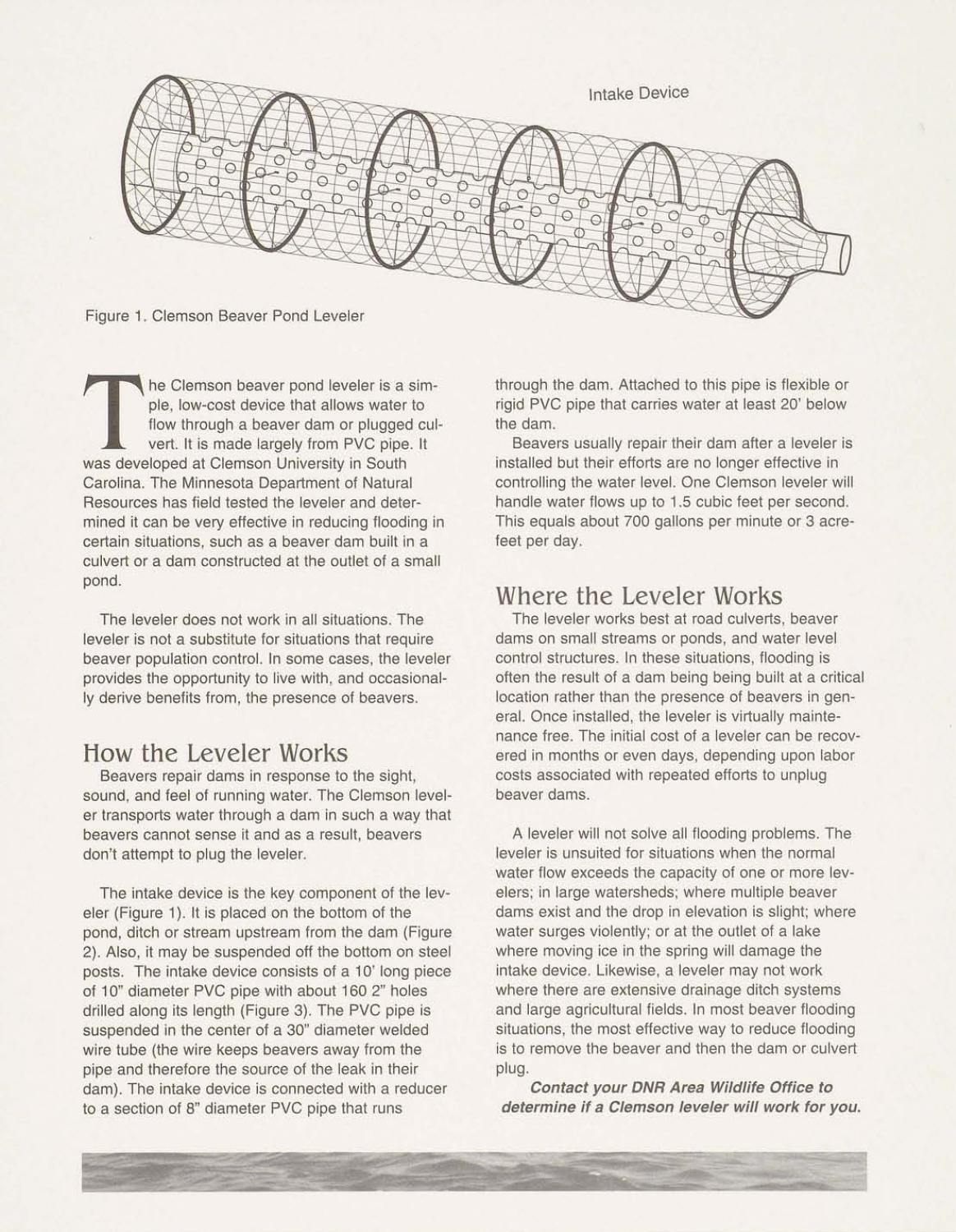#### **How to** Obtain a Leveler

You may construct a Clemson leveler intake device from the plans and specifications in this brochure with common tools and basic shop skills. Or, you may order a pre-built Clemson leveler intake device from MINNCOR Industries by using the order blank in this brochure. The installer is responsible for buying the outlet pipe and fittings to complete the installation. Materials are available through larger plumbing supply and drain tile outlets. The cost of outlet pipe hookups for most applications is \$100- 150.

## **How To** Build a Leveler

The Clemson leveler consists of 2 basic parts, the intake device (Figure I), and the outlet pipe. If you choose to construct your own intake device, carefully follow the plans and specifications in this brochure (Table 1, Figures 1 and 3). Variation from these plans and specifications will decrease the effectiveness of the Clemson leveler.

#### **How to** install a Leveler

The three basic applications are 1) a beaver dam (Figure 2), 2) a water level control structure (various applications), and 3) a plugged culvert (Figure **4).**  The intake device may be installed parallel to a road or dike using an elbow to connect with the outlet pipe.

To install the leveler in a beaver dam, open a small notch in the dam large enough to accept the outlet pipe. This is frequently easier than it appears, using an axe, mattock or ice chisel. Before installing a leveler in a culvert or water level control structure, all debris must first be removed.

Lowering of the water level 1 or 2 days before installation will make installation easier.

The intake device should be assembled prior to delivery to the site. The completed intake device will measure about 11' long and 30" wide and will fit in a full-size pickup truck. Two people can typically load and unload it.



Figure 3. Design of Intake Device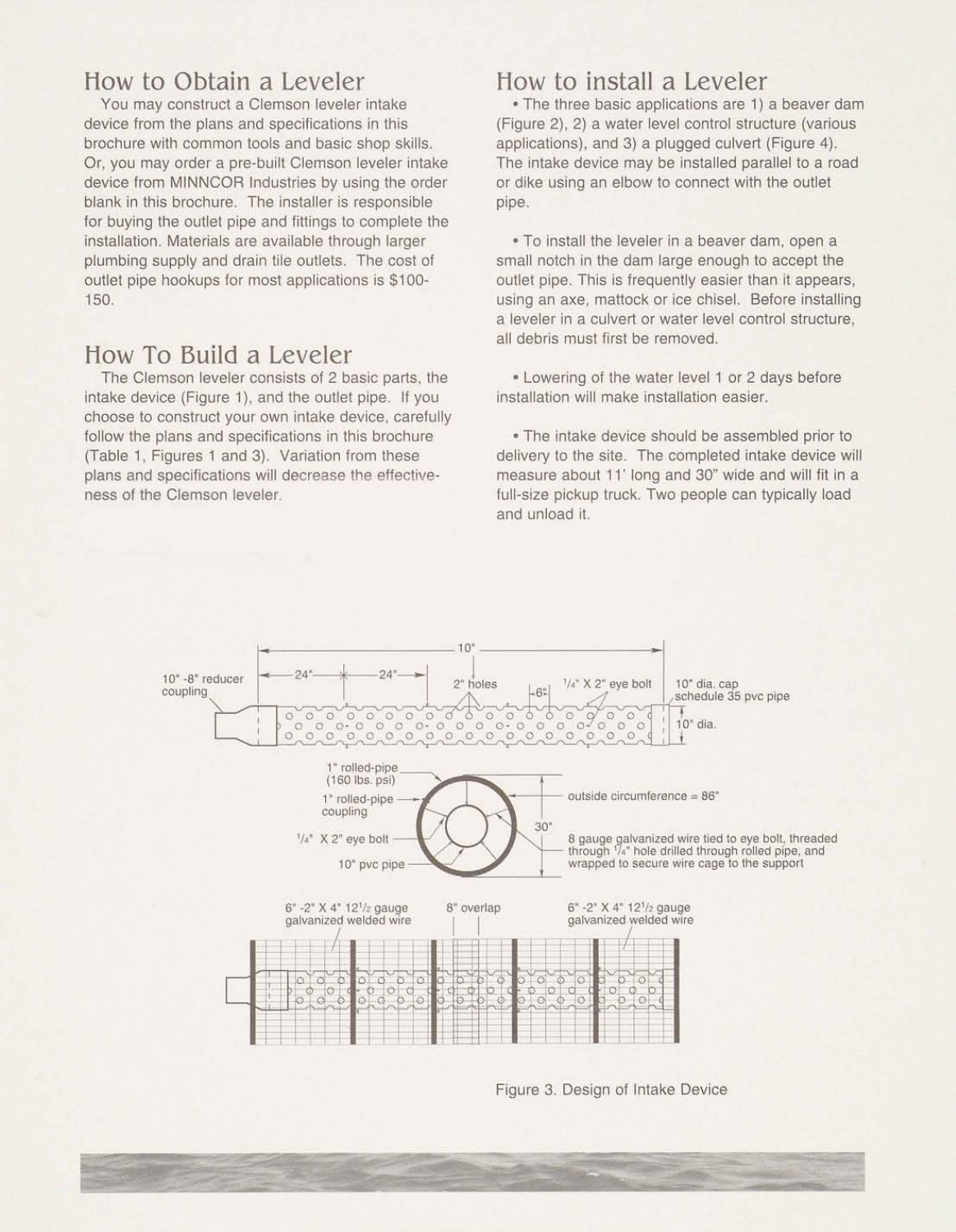

<sup>/</sup> **Wire end of flexible plpe** to **a driven steel post** 

Figure **4.** Typical Installation in a Road or Dike Culvert

Connect the first discharge pipe to the intake device before placing it in the water. Use Schedule 35 8" diameter PVC pipe as the first attachment to the intake device. This comes in 10' and 13' lengths. Sections come with a male and female end that fit together; fitting is made easier by cutting out the rubber gasket in the female end if equipped.

The intake device may be carried by 2 people or dropped from a boat. It must be placed at least 20' upstream from the beaver dam, plugged culvert, or control structure, preferrably in 3-5' of water. The intake device will continue to work even if it is not completely submerged.

The intake device is placed on the bottom of the pond, streambed, or ditch. In a high siltation area, the intake device may be suspended off the bottom by wiring to steel fence posts driven into the bottom; otherwise there is no need to secure the device to the bottom of the stream or pond.

• A second length of Schedule 35 8" diameter PVC discharge pipe may be added if necessary. The downstream end is then connected to the 8" black flexible PVC outlet pipe routed through the dam, culvert, or control structure to a discharge point at least 20' downstream from the dam or culvert discharge. In culvert applications, if the beaver have not previously plugged the downstream end of the culvert, the outlet pipe does not have to protrude out of the culvert.

Do not glue pipe sections together. Instead, use lag bolts  $(1/4" \times 1 \frac{1}{2")}$  or wire pins to hold joints or couplings together.

• Flexible 8" black non-perforated PVC pipe comes in 20' lengths. Sections are joined with a snap coupling. Flexible pipe is attached to the PVC with either a snap coupling for flexible pipe or a rubber

collar coupling. Lag bolt all connections. Schedule 35 8" PVC, although more expensive, may also be used as the outlet pipe.

Avoid having a pipe coupling in the dam.

To pass through control structure stop logs, either pre-cut 2 half-circles in 2 adjoining stop logs. or cut a circle to accept the 8" pipe in a stop log replacement insert.

Flexible pipe tends to float until all air is expended. To sink the pipe either drill several small (1/16") holes in the top of the ribs or (preferably) weight down the pipe with rocks or sandbags.

Upstream water levels can be maintained by using a variety of methods. For more information on this, contact the Wildlife Damage Management Program at 218-828-2427.

The outlet pipe should discharge water on the bottom of the creek or ditch. Flexible pipe should be wired to a steel fence post driven into the stream or ditch bottom.

- The following tools are required for installation:
- cordless drill and bits  $(1/16"$ ,  $1/8"$  and  $1/4"$ )
- socket wrench and ends, or open and box end wrenches - socket wrench<br>
end wrenches<br>
- slip-joint pliers<br>
wire eutter
- 
- end wrencl<br>
\_ slip-joint pli<br>
\_ wire cutter<br>
caw to gut
- wire cutter<br>saw to cut pipe (cross-cut saw)
- wire cutter<br>
 saw to cut pipe (cross-cut saw)<br>
 maul, sledge hammer or post driver<br>
wire (14 ap. or larger) saw to cut pipe (cross-<br>
maul, sledge hammer<br>
wire (14 ga. or larger)<br>
matteck pickerson is
- 
- maul, sledge hammer or post driver<br>- wire (14 ga. or larger)<br>- mattock, pickaroon, ice chisel or pulaski  $-$  wire<br> $-$  matt<br> $-$  axe
- axe<br>leather gloves are recommended